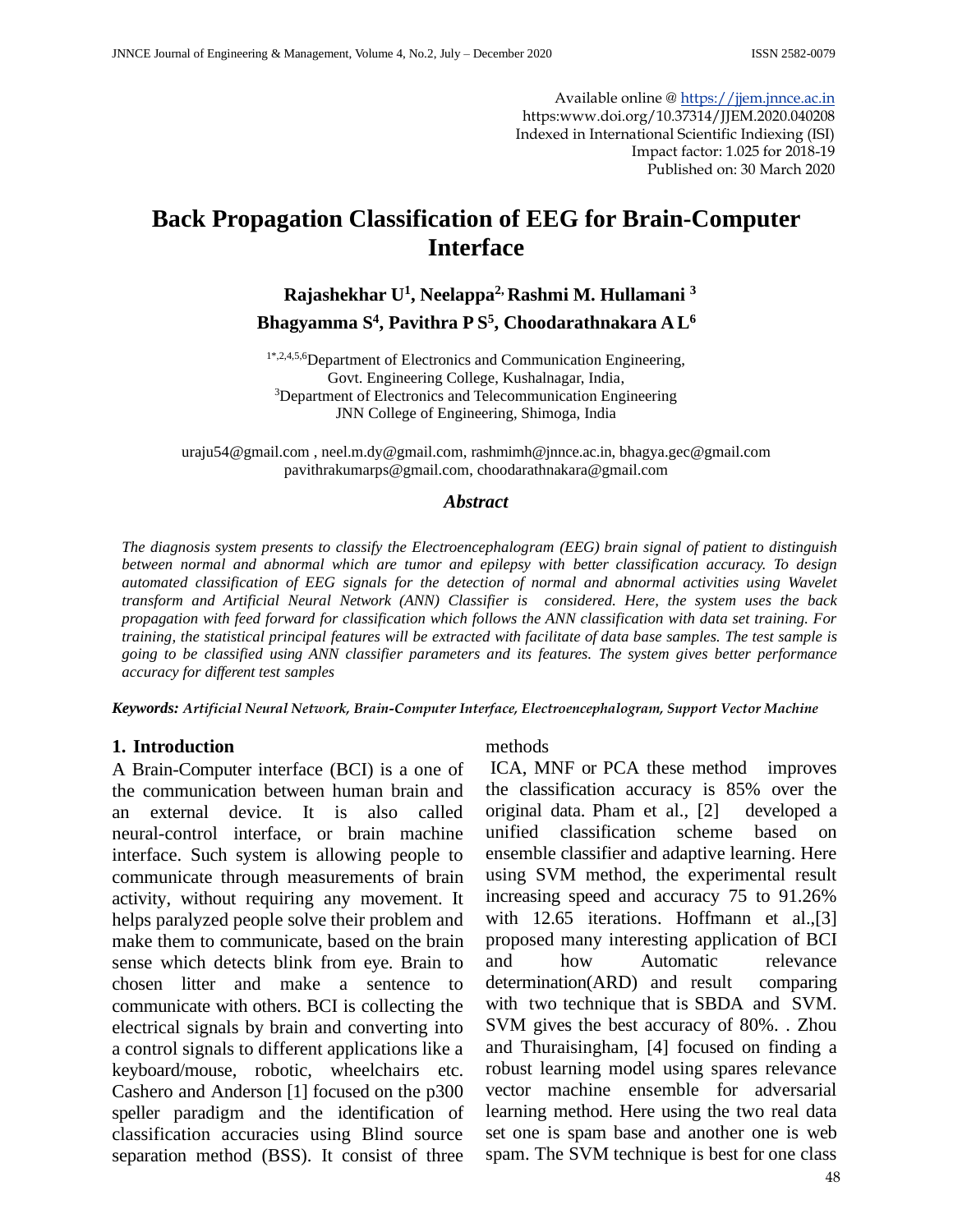and adversarial RVM algorithm is best with accuracy is 91%. Zhang et al., [5] introduced a method of STDA (spatial temporal discriminant analysis) is to bring down feature dimensionalities and also improves the appraisal of covariance matrices. It improves average accuracy of 80.8%. Kaper et al., [6], implemented signal from the P300 speller by using the machine learning method. It is more accurate and it demands only 10 electrodes. Wu et al., [7] cast the CSP algorithm. CSP is advice as a generic EEG signal. Zhang et al.,[8], presented that the bayes error can be practically decreased by applying a new spatial filter with lower Rayleigh quotient. Zhang et al.,[9] proposed L1 regulerized multiway canonical correlation Analysis for SSVEP-Based BCI in this paper compared with CCA and MCCA, techniques the L1- MCCA achieved significantly higher SSVEP recognition accuracy 80%. Related work are reviewed and presented in the Table 1.

Table 1: Data set and Methods

| Ref.            | <b>Dataset</b>                                    | <b>Method</b>                     | Accu-<br>racy |  |
|-----------------|---------------------------------------------------|-----------------------------------|---------------|--|
| 10              | 64,32 electrodes<br>8 channels                    | ICA,<br>MNE, PCA                  | 85%           |  |
| $\overline{11}$ |                                                   | <b>SVM</b>                        | 91.26%        |  |
| 12              | 32 electrods<br>8 channels                        | <b>SVM</b>                        | 80%           |  |
| 13              |                                                   | <b>SVM</b>                        | 91%           |  |
| 14              | 16 electrodes,<br>16 channels                     | ${}^{1}$ STDA                     | 80.8%         |  |
| 6               | 64 electrodes                                     | <b>SVM</b>                        | 84.5%         |  |
| 16              | 60,118 and 32<br>channels                         | CSP                               | 95%           |  |
| 17              | 59 and 22<br>channels.                            | CSP                               |               |  |
| 18              | 105 and 120<br>channels, 27 and<br>57 electrodes. | <b>SVM</b>                        | 98.9%         |  |
| 19              | 6 channels and<br>26 electrodes                   | LVQ, MLP                          | 70%           |  |
| 20              | 30 channels and<br>10 to 20<br>electrodes         | CCA, MCCA<br>and ${}^{2}$ L1-MCCA | 80%           |  |
| 21              | 9 electrodes                                      | <b>SVM</b><br>Variation RVM       | 80.68%        |  |
| 22              | 64 electrodes<br>and<br>30 channels               | $3$ GSBLDA                        | 90%           |  |

<sup>1</sup>spatial-temporal discriminant analysis,  $2$  L<sub>1</sub>regulerized multiway canonical correlation Analysis,  $3$ group sparse baysian linear discriminator analysis

# **2. Methodology**

The proposed methodology includes mainly input data base/data acquisition, pre-processing. The first stage in BCI is data collection. Before parameter extraction is being done, a set of measurements is to be performed. The signals are acquired using the electrode placement or EEG signal can be collected from PhysioBankin websit[e.](http://www.physione.orgt/)

In the feature extraction phase, the information that is most relevant for classification is extracted from the raw data. The EEG signal is a complex function of the brain characteristics such as mental stress, emotional state, neurological disorders, e.g., epilepsy, early diagnosis and localization of brain tumors and coma. A good feature extraction scheme should maintain and enhance those features of the input data which make distinct pattern classes.





Figure 1: Proposed methodology

In this work, Discrete Wavelet Transform is used to remove the highest frequencies, local information is retained and the image looks like a low resolution version of the full EEG. Wavelets are mathematical functions that cut up data into different frequency components, and then study each component with a resolution matched to its scale. These basis functions are short waves with limited duration, thus the name 'wavelets' is used. The basic functions of the Wavelet Transform are scaled with respect to frequency.

The next most crucial step is classification. All the preceding stages should be designed and tuned to achieve success in the classification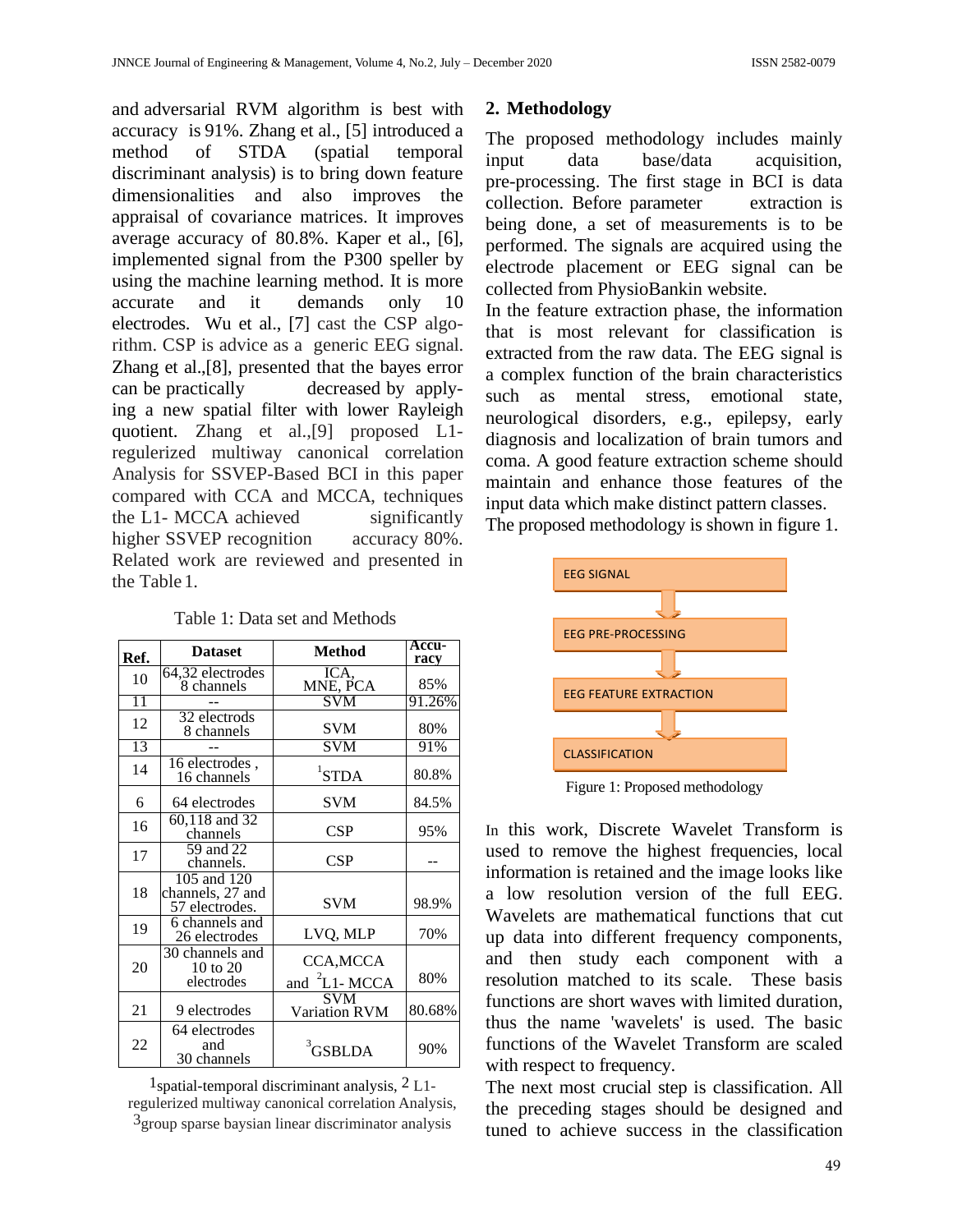phase. The operation of the classification step is simplified as being that of transforming a quantitative input data to qualitative output information. Because ANNs can be trained to identify non-linear patterns between input and output values and can solve problems much faster than digital computers, a feed forward neural network trained using Back propagation is used for the recognition of epileptic patterns in EEG signals.

### **3. Experimental Results**

In this stage we classify the collected EEG signal either normal or abnormal. In abnormal stage classifying the two Diseases Epilepsy and tumor.

**Step 1:** The first stage in BCI is data collection. Before parameter extraction is being done, a set of measurements is to be performed. The signals are acquired using the electrode placement or EEG signal can be collected from PhysioBank in [www.physionet.org](http://www.physionet.org/) website. The figure 2 shows the original input signal and figure 3 shows the filtered EEG signal.



Figure 2: Input of EEG signal



Figure 3: Filtered of EEG signal

**Step 2:** Pre-processing techniques help to remove unwanted artifacts from the EEG signal and hence improve the signal to noise ratio. A pre-processing block aids in mproving the performance of the system by separating the noise from the actual signal. In proposed method using Recursive least squares (RLS) is an adaptive filter that recursively finds the coefficients that minimize a weighted linear least squares cost function relating to the input signals. Normalizing all the co-efficients and finding the mean to minimize the error. Feature extraction of EEG Signal is shown in figure 4.



Figure 4: Feature extraction of EEG Signal

**Step 3:** In the feature extraction phase, the information that is most relevant for classification is extracted from the raw data as shown in figure 5. The EEG signal is a complex function of the brain characteristics such as mental stress, emotional state, neurological disorders, e.g., epilepsy, early diagnosis and localization of brain tumors. In the proposed work, Discrete Wavelet Transform is used.



Figure 5: ANN of EEG signal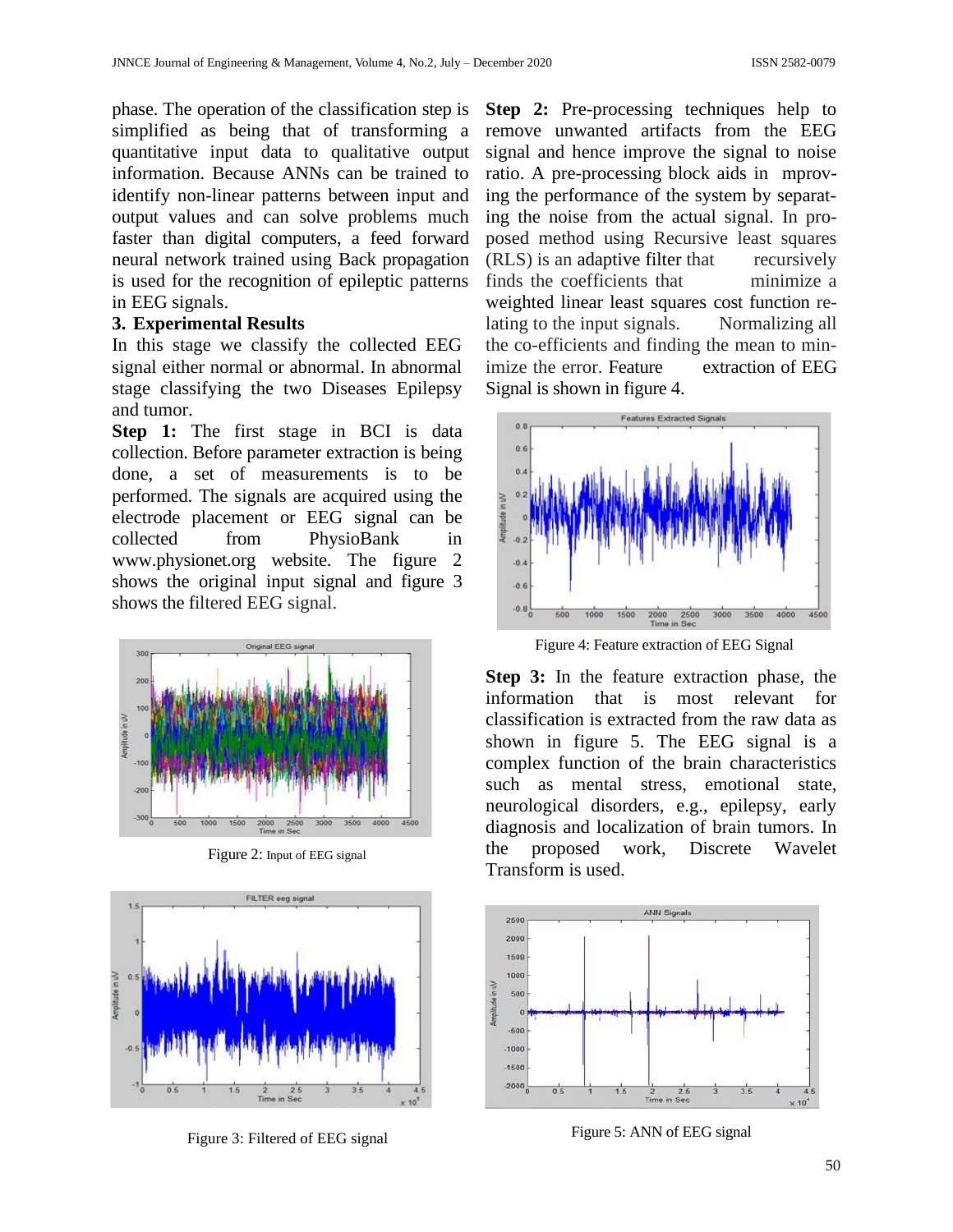**Step 4:** In this step, a feed forward neural network was trained using Back propagation for the recognition of epileptic patterns in EEG signal. Best validation performance of EEG signal is as shown in figure 6 and figure 7 shows GUI Representation of EEG signal.



Figure 6: Best validation performance of EEG signal





**Step 5:** Performance Comparison with respect Normal, Epilipsy and tumor is as shown in figure 8.



Figure 8: Performance comparison

**Step 6:** The Statistical Parameters Comparison of the MLBP Classifiers and SVM classifier is as shown in figure 9 and figure 10 and

performance comparison is presented in the Table 2 .







Figure 10: The Statistical Parameters Comparison of the SVM Classifier

Table 2: Performance comparison

| Diseases case   | SNR (db) | PRD     | Sensitivity(%) | $Specificity(\%)$ | Accuracy | MSE    |
|-----------------|----------|---------|----------------|-------------------|----------|--------|
| NORMAL          | 27.7172  | 4.1128  | 85.7           | 100               | 90.9     | 1.8249 |
| <b>EPILIPSY</b> | 20.59    | 9.33    | 85.5           | 100               | 90.5     | 2.100  |
| TUMOR           | 19.8294  | 10.1984 | 84.9           | 100               | 91.1     | 2.25   |

### **4. Conclusion**

In the proposed work, classifiers for the different diseases are proposed. The performance of the proposed work is measured in terms of different parameters such accuracy, SNR, PRD, sensitivity etc. The artificial neural network (ANN) and MLBP are proposed with a classification accuracy of about 90% and 95% respectively which are better in comparison with the related works.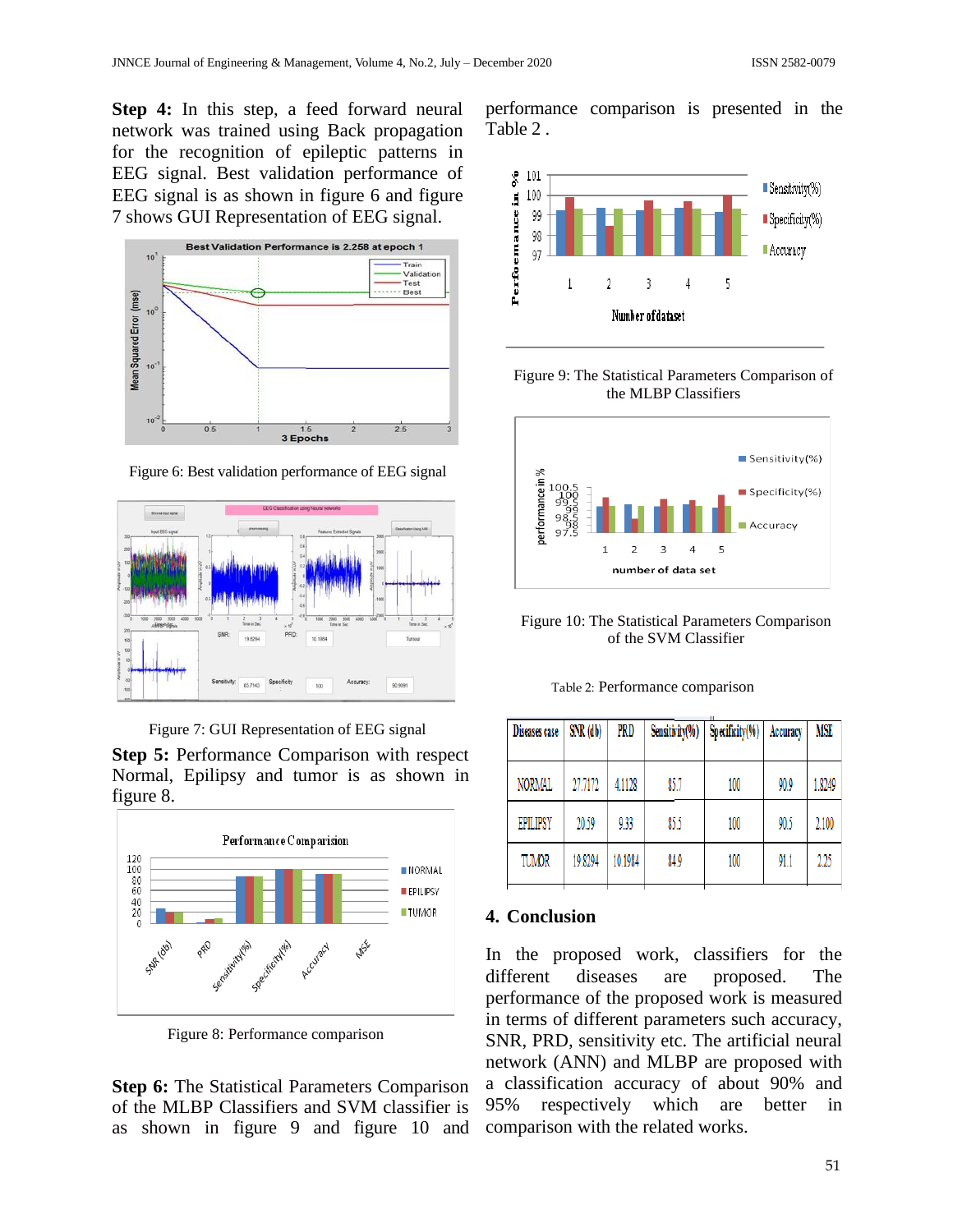## **References**

1. Z. Cashero and C. Anderson, may, 2011 Comparison of EEG blind source separation techniques to improve the classification of P300 trials, Proceedings of the Annual International Conference of the IEEE Engineering in Medicine and Biology Society, Boston, May 2011, 7183-7186.

2. K. Vo, T. Pham, D. N. Nguyen, H. H. Kha and E. Dutkiewicz, Subject-Independent ERP-Based Brain–Computer Interfaces, IEEE Transactions on Neural Systems and Rehabilitation Engineering: Vol. 26, No. 4, April 2018, 719-728.

3.U. Hoffmann, A. Yazdani, J. Vesin and T. Ebrahimi, 2008, Bayesian feature selection applied in a p300 brain-computer interface, Proceedings of the 16th European Signal Processing Conference, Lausanne, Switzerland, August 25-29, 2008, 1-5.

4. Y. Zhou, M. Kantarcioglu and B. Thuraisingham, Sparse Bayesian Adversarial Learning Using Relevance Vector Machine Ensembles, Proceedings of the IEEE  $12<sup>th</sup>$  International Conference on Data Mining,Brussels, 10-13 Dec 2012, Brussels, Belgium,1206-1211.

5. Y. Zhang, G. Zhou, Q. Zhao, J. Jin, X. Wang, and A. Cichocki, "Spatial-temporal discriminant analysis for ERP-based brain– computer interface," IEEE Transactions on Neural Systems and Rehabilitation Engineering, Vol. 21, Issue 2, March 2013, 233- 243.

6. [Matthias Kaper,](https://dblp.org/pid/04/745.html) [Peter Meinicke,](https://dblp.org/pid/92/4908.html) U. Grossekathoefer, [Thomas Lingner,](https://dblp.org/pid/92/690.html) [Helge J.](https://dblp.org/pid/r/HRitter.html)  [Ritter,](https://dblp.org/pid/r/HRitter.html) BCI competition 2003-data set IIb: support vector machines for the P300 speller paradigm, IEEE Transactions on Biomedical Engineering, Vol. 51, No.6, 2004, 1073-1076.

7. Wei [Wu,](https://www.researchgate.net/scientific-contributions/Wei-Wu-68604644) Zhe Sage [Chen,](https://www.researchgate.net/profile/Zhe-Chen-99) [Xiaorong](https://www.researchgate.net/profile/Xiaorong-Gao) Gao, [Yuanqing](https://www.researchgate.net/scientific-contributions/Yuanqing-Li-51357046) Li, Emery N [Brown,](https://www.researchgate.net/scientific-contributions/Emery-N-Brown-39810050) [Shangkai](https://www.researchgate.net/scientific-contributions/Shangkai-Gao-67661044) [GaoP](https://www.researchgate.net/scientific-contributions/Shangkai-Gao-67661044)robabilistic Common Spatial Patterns for Multichannel EEG Analysis, [IEEE](https://www.researchgate.net/journal/IEEE-Transactions-on-Pattern-Analysis-and-Machine-Intelligence-0162-8828)  [Transactions](https://www.researchgate.net/journal/IEEE-Transactions-on-Pattern-Analysis-and-Machine-Intelligence-0162-8828) on Pattern Analysis and Machine [Intelligence,](https://www.researchgate.net/journal/IEEE-Transactions-on-Pattern-Analysis-and-Machine-Intelligence-0162-8828) Vol.37, No. 3, 2015, 639-653.

8. H. Zhang, H. Yang, and C. Guan, Bayesian learning for spatial filtering in an EEG-based brain–computer interface, IEEE Transactions on Neural Networks and learning Systems, Vol. 24, No. 7, July 2013, 1049–1060.

9. Y. Zhang, G. Zhou, J. Jin, M. Wang, X. Wang, and A. Cichocki, L1 - regularized multiway canonical correlation analysis for SSVEP-based BCI, [IEEE Transactions on](https://ieeexplore.ieee.org/xpl/RecentIssue.jsp?punumber=7333)  [Neural Systems and Rehabilitation](https://ieeexplore.ieee.org/xpl/RecentIssue.jsp?punumber=7333)  [Engineering](https://ieeexplore.ieee.org/xpl/RecentIssue.jsp?punumber=7333) vol. 21, No. 6, Nov. 2013, 887- 896.

10. Z. Cashero and C. Anderson, Comparison of EEG blind source separation techniques to improve the classification of P300 trials, Annual International Conference of the IEEE Engineering in Medicine and Biology Society, Boston, May, 2011, 7183-7186.

11. K. Vo, T. Pham, D. N. Nguyen, H. H. Kha and E. Dutkiewicz, Subject-Independent ERP-Based Brain–Computer Interfaces, IEEE Transactions on Neural Systems and Rehabilitation Engineering, Vol. 26, No. 4, April 2018, 719-728.

12. U. Hoffmann, A. Yazdani, J. Vesin and T. Ebrahimi, Bayesian feature selection applied in a p300 brain-computer interface, 16th European Signal Processing Conference, Lausanne, Switzerland, August 25-29, 2008, 1-5.

13. Y. Zhou, M. Kantarcioglu and B. Thuraisingham, Sparse Bayesian Adversarial Learning Using Relevance Vector Machine Ensembles, IEEE 12th International Conference on Data Mining, Brussels, 2012,1206-1211.

14. Y. Zhang, G. Zhou, Q. Zhao, J. Jin, X. Wang, and A. Cichocki, Spatial-temporal discriminant analysis for ERP-based brain– computer interface, IEEE Trans. Neural System Rehabilitation. Engineering, Vol. 21, No. 2, Mar. 2013, 233–243.